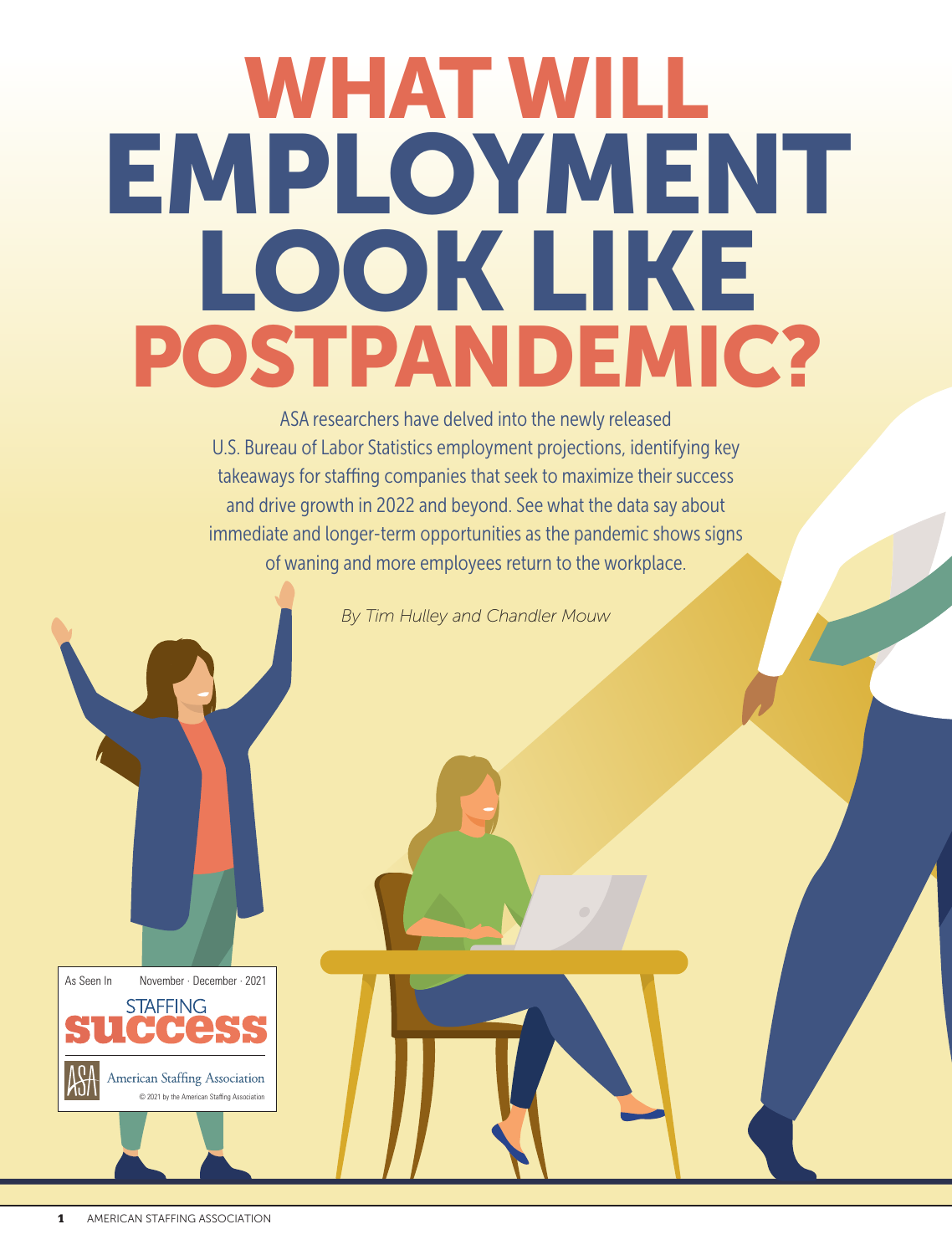

The Covid-19 pandemic and the resulting economic shutdown that took place in 2020 had an unprecedented impact on employment in the U.S. In the time since the shutdown, the U.S. economy has largely reopened and an economic recovery is well underway. But what does the future of employment look like amid this nascent recovery and beyond?

This is an important question for staffing and recruiting companies. The answers can help drive strategic business decisions to fuel growth and increase margins. >>>

## **Exclusive Industry** Research & Data

This issue's research-focused article distills the latest U.S. Bureau of Labor Statistics employment projections and reveals trends in job growth through 2030, including adjustments for anticipated areas of pandemic recovery.

As the industry's research and data leader, ASA reports on timely industry data in every issue of *Staffing Success*. Get up-to-the-minute data and research-related information when you follow @StaffingData on Twitter.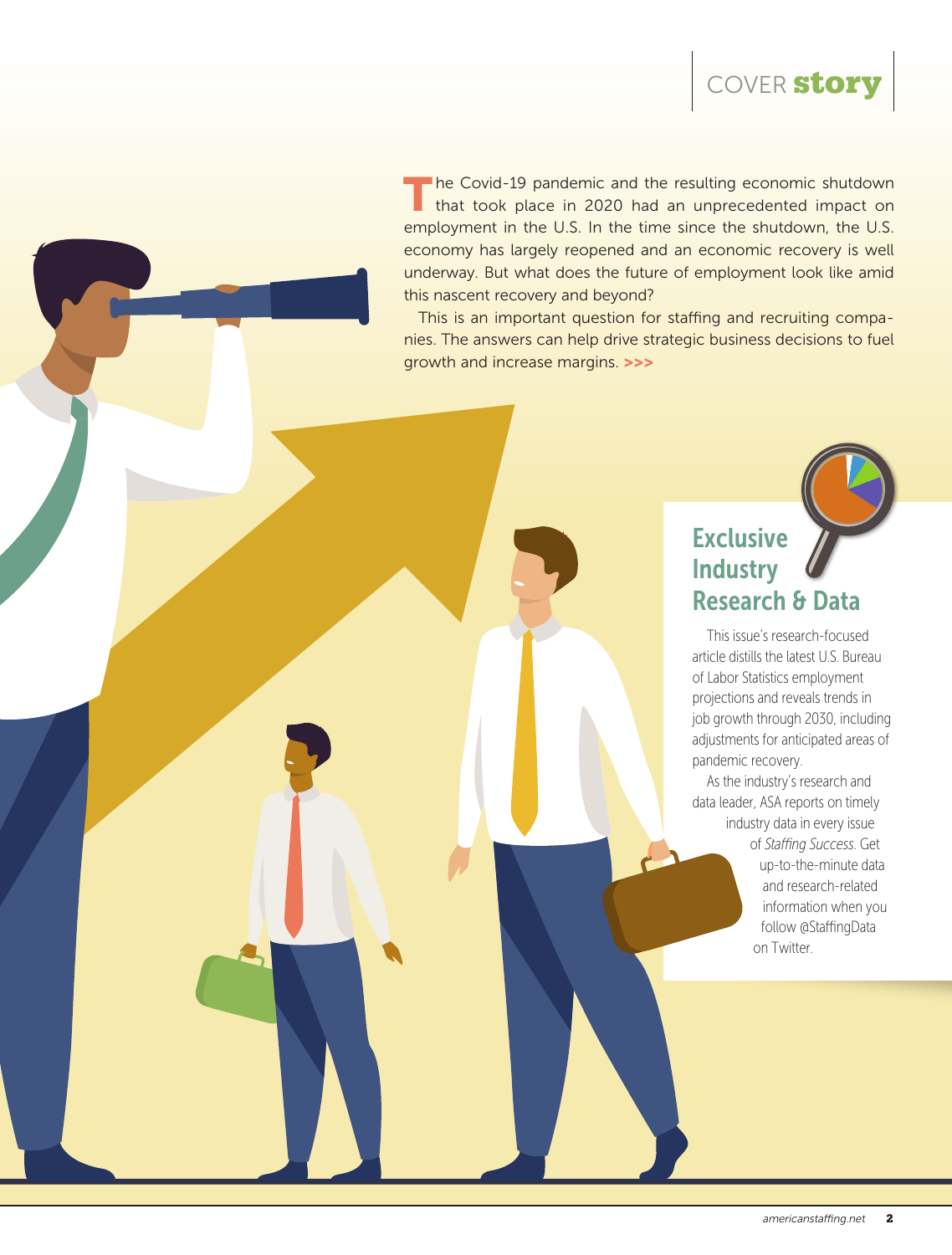The following industry-focused analysis of the latest employment projections explores sector and occupational growth trends through 2030. Based on findings from a U.S. Bureau of Labor Statistics report published in September 2021, this analysis concentrates on the staffing industry in the context of nonfarm wage and salary workers for the top jobcreating sectors and fastest growing occupations, with notes on the potential impact of the pandemic on these projections.

Employment services are projected to expand to about **3.4 million jobs, hinting at slower growth than had** been expected in previous projections. That said, **staffing** companies equipped to fill in-demand occupations can expect the need for their services to continue.

#### LOOKING PAST THE LOCKDOWNS

In the latest employment projections, BLS points to two driving forces visible in growth in employment during this decade. First, the lockdowns caused by the Covid-19 pandemic had a massive impact on employment in the U.S., and that impact varied by sector. While most industry sectors experienced some level of job loss, those centered on in-person interactions and experiences were most affected. However, as the economy has begun to

reopen, affected occupations are poised for fast recovery. BLS refers to this dynamic as "business cycle" factors impacting employment.

At the same time, other industries are expected to grow due to so-called "structural factors" (i.e., factors outside of the recovery from the pandemic recession). This article highlights which industry sectors and individual occupations are being impacted by these trends.

Overall, U.S. employment from 2020 to 2030 is projected to grow from 153.5 million to 165.4 million, an increase of 7.7%. However, when excluding the 9.3 million jobs gained as a result of recovering from the pandemic, employment is projected to increase by just 1.7%.

#### BOUNCING BACK FROM THE PANDEMIC

Here is a look at which industries are mainly growing as they bounce back from the pandemic and which are expected to grow due to other factors.

**Leisure and hospitality.** The sector projected to expand the fastest—at a whopping 2.2% annual rate—is leisure and hospitality. The number of jobs in this sector is expected to increase by 3.2 million—reaching a total of nearly 16.6 million jobs by 2030. The top growth factor contributing to the surge in leisure and hospitality employment is restored demand for the recreational and in-person activities that were so adversely affected

|            | <b>SECTOR</b>                                                                                          | <b>ANNUAL</b><br><b>GROWTH</b><br><b>RATE</b> | 2030<br><b>JOBS</b><br>(000S) | <b>JOBS ADDED</b><br>2020-2030<br>(000S) | <b>GROWTH FACTORS</b>                                                                                                |
|------------|--------------------------------------------------------------------------------------------------------|-----------------------------------------------|-------------------------------|------------------------------------------|----------------------------------------------------------------------------------------------------------------------|
|            | <b>HEALTH CARE AND</b><br><b>SOCIAL ASSISTANCE</b>                                                     | 1.6%                                          | 23,093                        | 3,316                                    | Aging population, longer<br>life expectancies, and<br>growing rates of chronic<br>conditions                         |
| $\sqrt{2}$ | <b>PROFESSIONAL AND</b><br><b>BUSINESS SERVICES</b><br><b>INCLUDING EMPLOYMENT</b><br><b>SERVICES)</b> | 1.0%                                          | 22,266                        | 2,020                                    | <b>CONTINUED DEMAND</b><br><b>FOR COMPUTER SYSTEMS</b><br><b>DESIGN, CONSULTING,</b><br><b>AND STAFFING SERVICES</b> |
|            | <b>LEISURE AND</b><br><b>HOSPITALITY</b>                                                               | 2.2%                                          | 16,566                        | 3,240                                    | Recovery from the<br>pandemic-era closure of<br>restaurants, hotels, and<br>in-person establishments                 |

## Top Sectors and Growth Factors

*Source: U.S. Bureau of Labor Statistics*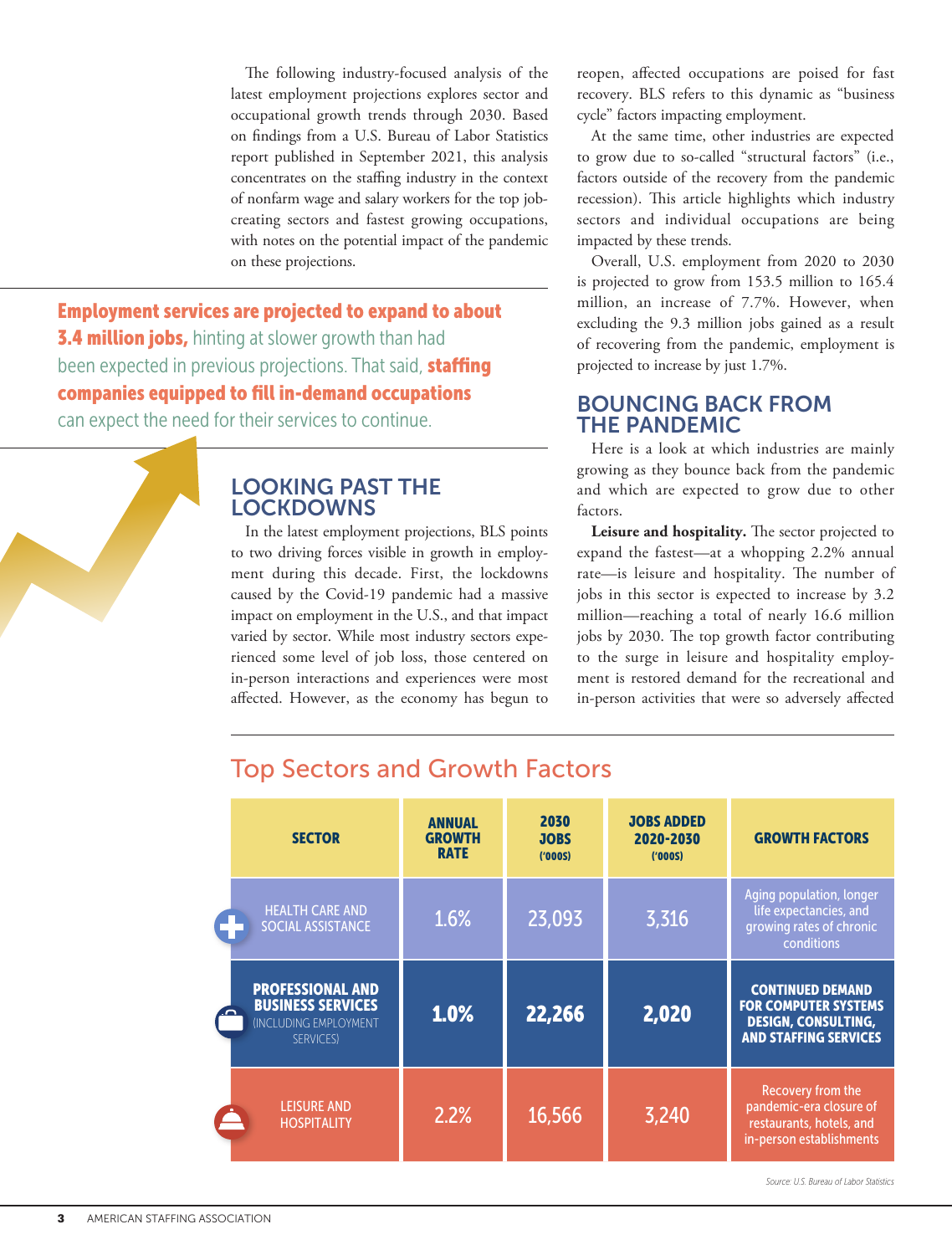by pandemic shutdowns in 2020. Jobs at restaurants, movie theaters, and in sports and entertainment are expected to grow rapidly.

**Health care.** This sector—called "health care and social assistance" by BLS—is projected to add the greatest number of new jobs of any sector (3.3 million)—totaling 23.1 million by 2030.

The increase in health care employment can in part be attributed to increased demand for care as the baby boomer generation ages amid longer life expectancies. In addition, increasing numbers of individuals with chronic conditions is factoring into demand for workers in this sector.

**Professional and business services.** Employment in the professional and business services sector is projected to grow 1.0% annually to nearly 22.3 million jobs in 2030. The increase of over 2.0 million jobs is expected to be driven by technological advancements spurring strong demand for occupations such as computer systems design as well as management, scientific, and technical consulting services. Amplifying this demand is the

pandemic-boosted rise in prevalence of working from home, necessitating more professionals in IT security and related occupations.

#### EXAMINING EMPLOYMENT SERVICES GROWTH

The employment services industry, which consists of employment placement agencies, temporary help services, and professional employer organizations, is contained within the professional and business services sector.

Employment services are projected to expand to about 3.4 million jobs, hinting at slower growth than had been expected in previous projections. That said, staffing companies equipped to fill in-demand occupations can expect the need for their services to continue.

#### FOLLOWING THE FAST-GROWING JOBS

Now let's look at the specific jobs that are projected to grow the fastest during this decade and

## Projected 2030 Jobs by Sector

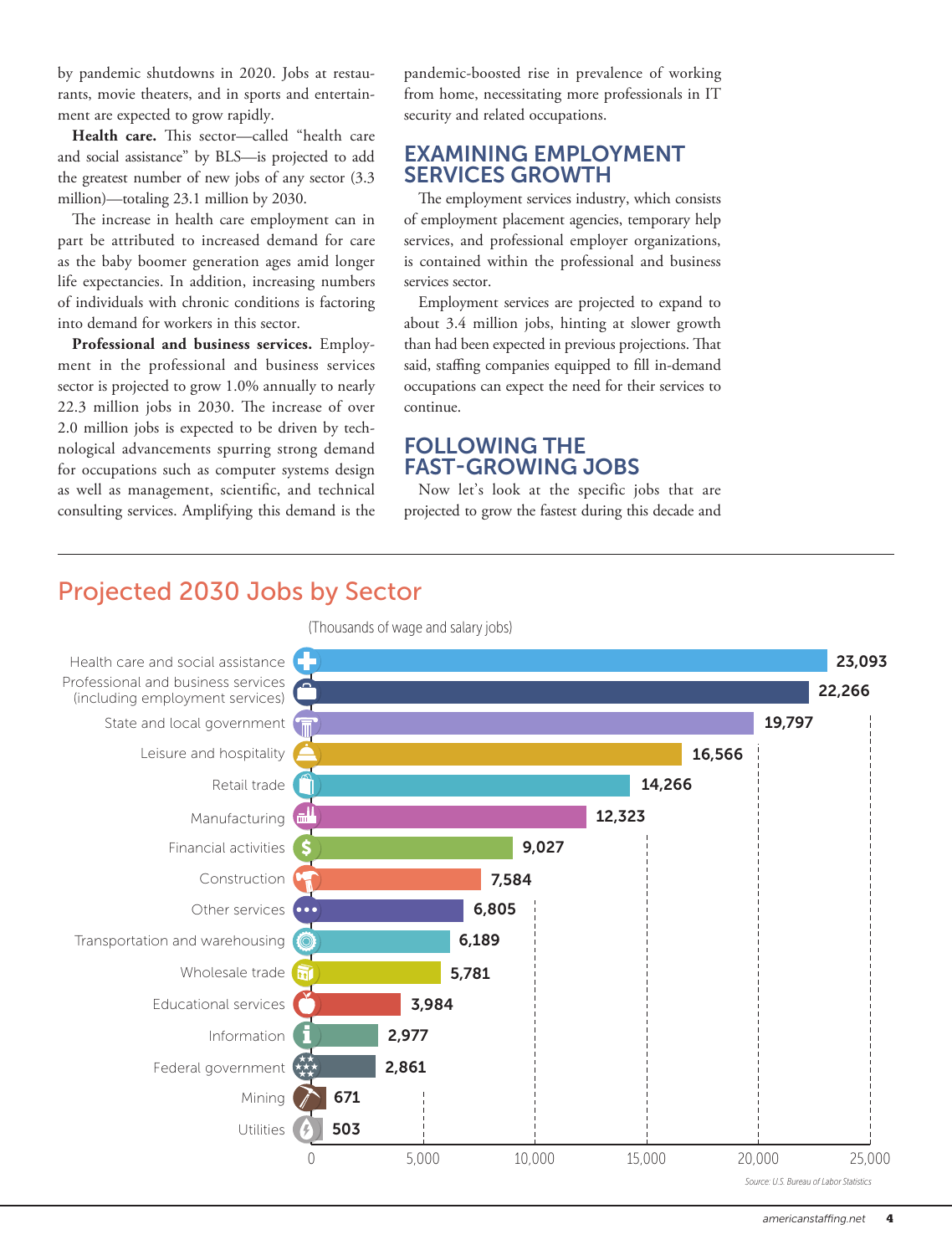where they rank when accounting for occupations recuperating losses from the pandemic.

**Occupations related to personal services, food service, or arts and culture.** Jobs involving in-person events, activities, and services were decimated by the Covid-19 shutdowns in 2020. The reopening of these businesses is the driving force behind the projected employment growth for motion picture projectionists and ushers, lobby attendants, and ticket takers—occupations with two of the top three projected growth rates, at 70.5% and 61.8%, respectively.

Other such occupations expected to see fast cyclical growth are restaurant cooks; agents and business managers of artists, performers, and athletes; costume attendants; and exercise trainers and group fitness instructors. These types of occupations make up six of the top 10 expanding jobs when including those recovering from the pandemic.

Fast food and counter workers, wait staff, and first-line supervisors of food preparation and service workers, though not among the fastest growing occupations, are in the top 10 occupations expected to add the most employees by 2030.

**Renewable energy occupations.** Wind turbine technicians and solar photovoltaic installers feature two of the top five projected growth rates, at 68.2% and 52.1%, respectively—with those

rankings moving up to the top three when not including occupations recovering from losses in 2020. Alternative energy demand is continuing to rise, propelling rapid growth in this sector. An emerging driver adding to demand as this industry matures is the need for workers who can service or replace aging turbines and solar panels.

**Health care occupations.** Health care and related occupations, including mental health, account for seven of the top 30 occupations with the greatest projected growth from 2020 to 2030. The fastest growing among these jobs are nurse practitioners and physical therapist assistants, with respective growth rates of 52.2% and 35.4%. Additional jobs related to the health care field projected to grow rapidly through 2030 are home health and personal aides, medical and health services managers, and physician assistants—all of which crack the top 10 when excluding occupations bouncing back from the pandemic. Demand for health care services will continue to grow as the population ages and individuals with chronic conditions require more care.

**Computer and mathematical occupations.** Due to an increase in the prevalence of working from home prompted by the pandemic, strong demand is expected for IT security and software development—boosting the projected employment growth in computer and mathematical occupa-



## Occupations That Are Bouncing Back